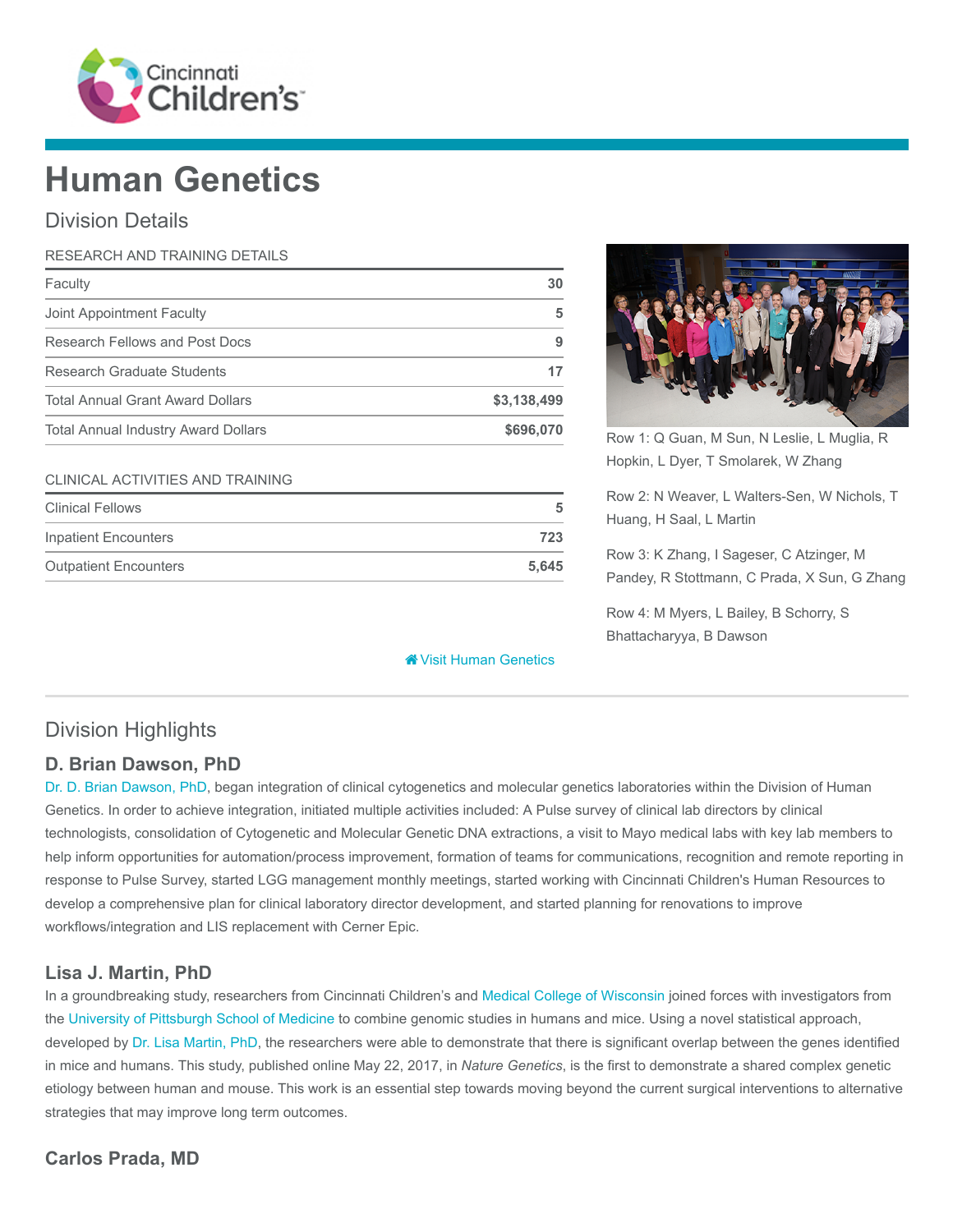In August 2016, we began the [Rasopathy Clinic](https://www.cincinnatichildrens.org/service/r/rasopathy) in the Division of Human Genetics at Cincinnati Children's. As of June 2017, the division evaluated over 150 patients in our clinical program. There has been expansion to the current molecular panel for RASopathies in the institution from 12 to over 20 disease-associated genes, expanding the ability to confirm a diagnosis in our program. However, 30% of patients remained without an identifiable causative gene, while many others have variants of uncertain significance in known genes.

This year, we received a [Center for Pediatrics Genomics](https://www.cincinnatichildrens.org/research/divisions/c/genomics) grant to further study novel approaches to diagnose and follow-up our patients with RASopathies. There are some candidate genes for novel RASopathies that will receive validation with animal models in collaboration [with our team of basic scientists, Drs. N](https://www.cincinnatichildrens.org/bio/w/joshua-waxman)[ancy Ratner, PhD](https://www.cincinnatichildrens.org/bio/r/nancy-ratner)[, and S](https://www.cincinnatichildrens.org/bio/w/joshua-waxman)[teve Wu, M](https://www.cincinnatichildrens.org/bio/w/steve-wu)[D \(tumors\);](https://www.cincinnatichildrens.org/bio/w/joshua-waxman) [Dr. Ronald Waclaw, MS, Ph](https://www.cincinnatichildrens.org/bio/w/ronald-waclaw)[D \(brain\); Dr. Joshua](https://www.cincinnatichildrens.org/bio/w/joshua-waxman) Waxman, PhD (heart): and [Dr. Robert Hufnagel, MD, PhD](https://www.cincinnatichildrens.org/notfound/search?item=master%3a%7b53AD46EA-8EB8-470C-8978-B1E8292A7A2F%7d%40en) (eye).

#### Ying Sun, PhD

In collaboration with [Dr. Chuanju Liu, PhD,](https://med.nyu.edu/faculty/chuanju-liu) a professor at [NYU](https://med.nyu.edu/), our study identified progranulin as a biomarker and new therapeutic target for Gaucher disease. The recombinant progranulin reversed most effects of Gaucher disease in mouse and human cells and mouse tissues. Our results provide a new treatment option for inherited Gaucher disease. The published study is in EBioMedicine, and reported in Science Daily. Our [NIH R01](https://grants.nih.gov/grants/funding/r01.htm) grant application of determining the precise mechanism by which progranulin diminish Gaucher disease received Impact Score 25 and 10th percentile in NINDS TAG study section.

Partnering with two corporations, [Sanofi Genzyme](https://www.sanofigenzyme.com/) and [Lysosomal Therapeutics](https://www.lysosomaltx.com/), we developed new blood brain barrier penetrant small molecules for neuronopathic Gaucher and Parkinson's disease. These are the first treatments which address neuronopathic components of these diseases. Both drugs are currently in Phase I (Lysosomal Therapeutics), and Phase II (Sanofi Genzyme) human trials.

## Division Publications

- 1. [Dombi E; Baldwin A; Marcus LJ; Fisher MJ; Weiss B; Kim A; Whitcomb P; Martin S; Aschbacher-Smith LE; Rizvi TA.](https://www.ncbi.nlm.nih.gov/pubmed/28029918) Activity of Selumetinib in Neurofibromatosis Type 1-Related Plexiform Neurofibromas. The New England journal of medicine. 2016; 375:2550-2560.
- 2. [Pandey MK; Burrow TA; Rani R; Martin LJ; Witte D; Setchell KD; Mckay MA; Magnusen AF; Zhang W; Liou B.](https://www.ncbi.nlm.nih.gov/pubmed/28225753) Complement drives glucosylceramide accumulation and tissue inflammation in Gaucher disease. Nature. 2017; 543:108-112.
- 3. Kang E; Wu J; Gutierrez NM; Koski A; Tippner-Hedges R; Agaronyan K; Platero-Luengo A; Martinez-Redondo P; Ma H; Lee Y. [Mitochondrial replacement in human oocytes carrying pathogenic mitochondrial DNA mutations.](https://www.ncbi.nlm.nih.gov/pubmed/27919073) Nature. 2016; 540:270-275.
- 4. [Arendt D; Musser JM; Baker CVH; Bergman A; Cepko C; Erwin DH; Pavlicev M; Schlosser G; Widder S; Laubichler MD.](https://www.ncbi.nlm.nih.gov/pubmed/27818507) The origin and evolution of cell types. Nature Reviews: Genetics. 2016; 17:744-757.
- 5. [Redin C; Brand H; Collins RL; Kammin T; Mitchell E; Hodge JC; Hanscom C; Pillalamarri V; Seabra CM; Abbott MA.](https://www.ncbi.nlm.nih.gov/pubmed/27841880) The genomic landscape of balanced cytogenetic abnormalities associated with human congenital anomalies. Nature Genetics. 2017; 49:36- 45.
- 6. Newman JH; Rich S; Abman SH; Alexander JH; Barnard J; Beck GJ; Benza RL; Bull TM; Chan SY; Chun HJ. Enhancing Insights [into Pulmonary Vascular Disease through a Precision Medicine Approach A Joint NHLBI-Cardiovascular Medical Research](https://www.ncbi.nlm.nih.gov/pubmed/28430547) and Education Fund Workshop Report. American journal of respiratory and critical care medicine. 2017; 195:1661-1670.
- 7. [Morris DW; Stucke EM; Martin LJ; Abonia JP; Mukkada VA; Putnam PE; Rothenberg ME; Fulkerson PC.](https://www.ncbi.nlm.nih.gov/pubmed/27199214) Eosinophil progenitor levels are increased in patients with active pediatric eosinophilic esophagitis. Journal of Allergy and Clinical Immunology. 2016; 138:915-918.e5.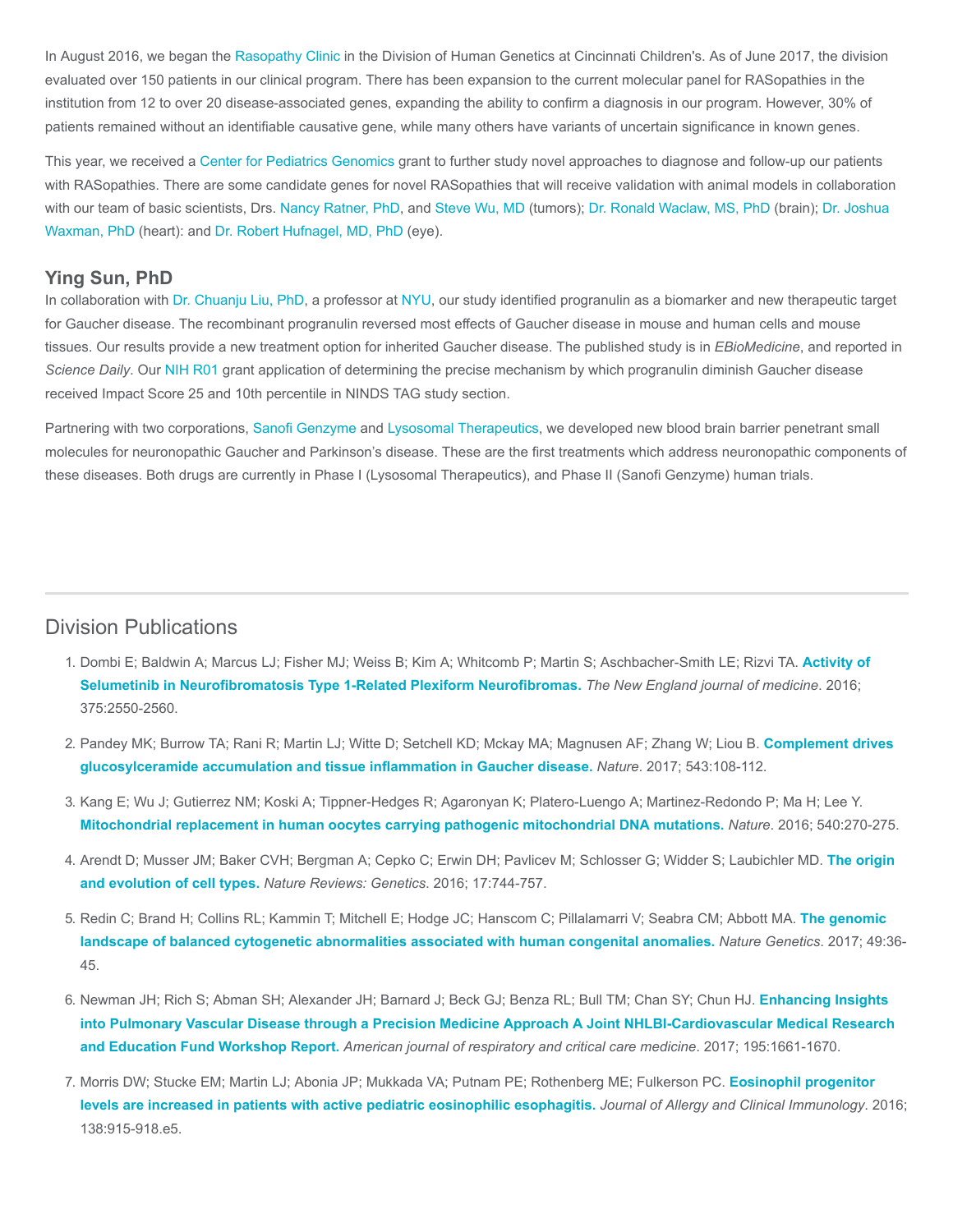- 8. [Rubin TS; Zhang K; Gifford C; Lane A; Choo S; Bleesing JJ; Marsh RA.](https://www.ncbi.nlm.nih.gov/pubmed/28270454) Perforin and CD107a testing is superior to NK cell function testing for screening patients for genetic HLH. Blood. 2017; 129:2993-2999.
- 9. [Pavlicev M; Wagner GP; Chavan AR; Owens K; Maziarz J; Dunn-Fletcher C; Kallapur SG; Muglia L; Jones H.](https://www.ncbi.nlm.nih.gov/pubmed/28174237) Single-cell transcriptomics of the human placenta: inferring the cell communication network of the maternal-fetal interface. Genome research. 2017; 27:349-361.
- 10. Sanderson SC; Brothers KB; Mercaldo ND; Clayton EW; Antommaria AHM; Aufox SA; Brilliant MH; Campos D; Carrell DS; Connolly J. [Public Attitudes toward Consent and Data Sharing in Biobank Research: A Large Multi-site Experimental Survey in the](https://www.ncbi.nlm.nih.gov/pubmed/28190457) US. The American Journal of Human Genetics. 2017; 100:414-427.
- 11. [Glauser TA; Holland K; O'Brien VP; Keddache M; Martin LJ; Clark PO; Cnaan A; Dlugos D; Hirtz DG; Shinnar S.](https://www.ncbi.nlm.nih.gov/pubmed/28165634) Pharmacogenetics of Antiepileptic Drug Efficacy in Childhood Absence Epilepsy. Annals of Neurology. 2017; 81:444-453.
- 12. [Breugem CC; Evans KN; Poets CF; Suri S; Picard A; Filip C; Paes EC; Mehendale FV; Saal HM; Basart H.](https://www.ncbi.nlm.nih.gov/pubmed/27429161) Best Practices for the Diagnosis and Evaluation of Infants With Robin Sequence A Clinical Consensus Report. JAMA Pediatrics. 2016; 170:894-902.
- 13. Mitteroecker P; Huttegger SM; Fischer B; Pavlicev M. [Cliff- edge model of obstetric selection in humans.](https://www.ncbi.nlm.nih.gov/pubmed/27930310) Proceedings of the National Academy of Sciences of the United States of America. 2016; 113:14680-14685.
- 14. Wang M; Peng Y; Zheng J; Zheng B; Jin X; Liu H; Wang Y; Tang X; Huang T; Jiang P. A deafness-associated tRNA(Asp) mutation [alters the m\(1\)G37 modification, aminoacylation and stability of tRNA\(Asp\) and mitochondrial function.](https://www.ncbi.nlm.nih.gov/pubmed/27536005) Nucleic Acids Research. 2016; 44:10974-10985.
- 15. [He JR; Liu Y; Xia XY; Ma WJ; Lin HL; Kan HD; Lu JH; Feng Q; Mo WJ; Wang P.](https://www.ncbi.nlm.nih.gov/pubmed/26672059) Ambient Temperature and the Risk of Preterm Birth in Guangzhou, China (2001-2011). Environmental health perspectives. 2016; 124:1100- 1106.
- 16. [Chen JR; Tang ZH; Zheng J; Shi HS; Ding J; Qian XD; Zhang C; Chen JL; Wang CC; Li L.](https://www.ncbi.nlm.nih.gov/pubmed/26915297) Effects of genetic correction on the differentiation of hair cell-like cells from iPSCs with MYO15A mutation. Cell Death and Differentiation. 2016; 23:1347-1357.
- 17. [Payne JM; Barton B; Ullrich NJ; Cantor A; Hearps SJC; Cutter G; Rosser T; Walsh KS; Gioia GA; Wolters PL.](https://www.ncbi.nlm.nih.gov/pubmed/27956565) Randomized placebocontrolled study of lovastatin in children with neurofibromatosis type 1. Neurology. 2016; 87:2575-2584.
- 18. [Wolters PL; Martin S; Merker VL; Tonsgard JH; Solomon SE; Baldwin A; Bergner AL; Walsh K; Thompson HL; Gardner KL.](https://www.ncbi.nlm.nih.gov/pubmed/27527648) Patientreported outcomes of pain and physical functioning in neurofibromatosis clinical trials. Neurology. 2016; 87:S4-S12.
- 19. Berry SA; Leslie ND; Edick MJ; Hiner S; Justice K; Cameron C. Inborn Errors of Metabolism Collaborative: Large-scale [collection of data on long-term follow-up for newborn- screened conditions.](https://www.ncbi.nlm.nih.gov/pubmed/27195819) Genetics in Medicine. 2016; 18:1276-1281.
- 20. [Brubaker D; Liu Y; Wang J; Tan H; Zhang G; Jacobsson B; Muglia L; Mesiano S; Chance MR.](https://www.ncbi.nlm.nih.gov/pubmed/27664809) Finding lost genes in GWAS via integrative-omics analysis reveals novel sub-networks associated with preterm birth. Human Molecular Genetics. 2016; 25:ddw325.
- 21. [Liou B; Peng Y; Li R; Inskeep V; Zhang W; Quinn B; Dasgupta N; Blackwood R; Setchell KDR; Fleming S.](https://www.ncbi.nlm.nih.gov/pubmed/27655403) Modulating ryanodine receptors with dantrolene attenuates neuronopathic phenotype in Gaucher disease mice. Human Molecular Genetics. 2016; 25:ddw322.
- 22. Jiang P; Liang M; Zhang C; Zhao X; He Q; Cui L; Liu X; Sun YH; Fu Q; Ji Y. Biochemical evidence for a mitochondrial genetic [modifier in the phenotypic manifestation of Leber's hereditary optic neuropathy-associated mitochondrial DNA mutation.](https://www.ncbi.nlm.nih.gov/pubmed/27427386) Human Molecular Genetics. 2016; 25:3613-3625.
- 23. [Cowan JR; Tariq M; Shaw C; Rao M; Belmont JW; Lalani SR; Smolarek TA; Ware SM.](https://www.ncbi.nlm.nih.gov/pubmed/27821535) Copy number variation as a genetic basis for heterotaxy and heterotaxy-spectrum congenital heart defects. Philosophical Transactions of the Royal Society of London: Biological Sciences. 2016; 371:20150406.
- 24. [Yang J; Baer RJ; Berghella V; Chambers C; Chung P; Coker T; Currier RJ; Druzin ML; Kuppermann M; Muglia LJ.](https://www.ncbi.nlm.nih.gov/pubmed/27400000) Recurrence of Preterm Birth and Early Term Birth. Obstetrics and Gynecology. 2016; 128:364-372.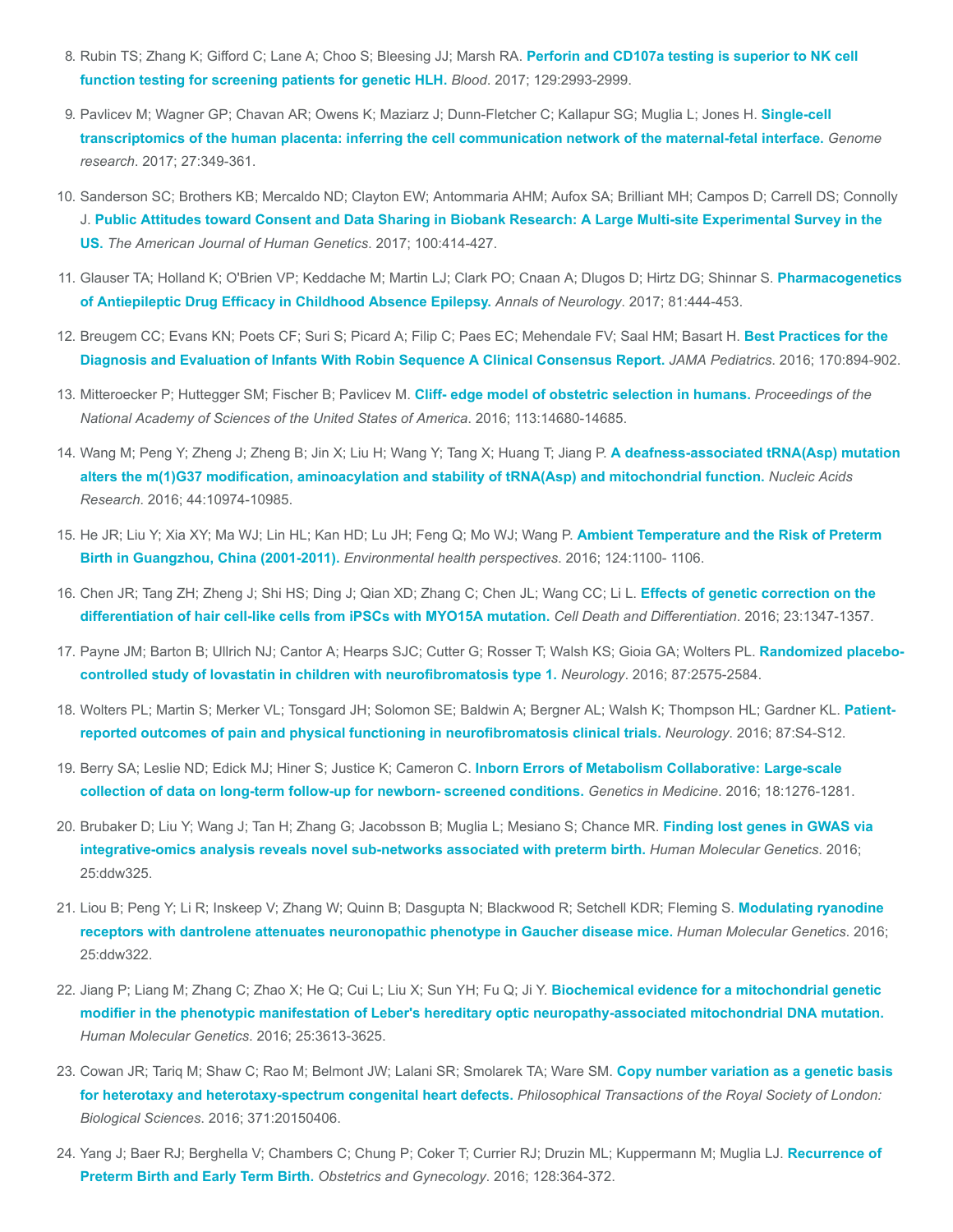25. [Ortiz A; Abiose A; Bichet DG; Cabrera G; Charrow J; Germain DP; Hopkin RJ; Jovanovic A; Linhart A; Maruti SS.](https://www.ncbi.nlm.nih.gov/pubmed/26993266) Time to treatment benefit for adult patients with Fabry disease receiving agalsidase beta: data from the Fabry Registry. Journal of medical genetics. 2016; 53:495-502.

# Grants, Contracts, and Industry Agreements

## Annual Grant Award Dollars

| Investigator                         | Title                                                                                                                                                                                                                                                                                    | Sponsor                                                         | ID                               | <b>Dates</b>                       | Amount    |
|--------------------------------------|------------------------------------------------------------------------------------------------------------------------------------------------------------------------------------------------------------------------------------------------------------------------------------------|-----------------------------------------------------------------|----------------------------------|------------------------------------|-----------|
| Rolf Walter Stottmann,<br><b>PhD</b> | Forward Genetic Analysis of<br>Congenital Defects in Cortical<br><b>Circuits and Structure</b>                                                                                                                                                                                           | National Institutes of<br>Health                                | R01 NS085023                     | 05/15/2014 \$435,934<br>04/30/2019 |           |
| Elizabeth K Schorry, MD              | NF Consortium Infrastructure and<br>Trial#1: Open-label, Phase 2 Study<br>of Bevacizumab in Children and<br>Young Adults with<br>Neurofibromatosis 2 and<br>Progressive Vestibular<br>Schwannomas that are Poor<br><b>Candidates for Standard Treatment</b><br>with Surgery or Radiation | Department of Defense<br>(University of Alabama-<br>Birmingham) | W81XWH120155 05/15/2012 \$39,817 | 05/14/2018                         |           |
| Rolf Walter Stottmann,<br><b>PhD</b> | A Genetic Approach to Defining<br>the Ttc21b Interactome in<br><b>Mammalian Ciliopathies</b>                                                                                                                                                                                             | National Institutes of<br>Health                                | R01 GM112744                     | 02/01/2015 \$300,300<br>01/31/2019 |           |
| Stephanie Ware                       | Genotype-Phenotype Associations<br>in Pediatric Cardiomyopathy                                                                                                                                                                                                                           | National Institutes of<br>Health (Wayne State<br>University)    | R01 HL111459                     | 08/10/2014 \$148,200<br>03/31/2018 |           |
| Ying Sun, PhD                        | The Development of Small<br>Molecule Inhibitors for Gaucher<br>Disease Type 3                                                                                                                                                                                                            | National Institutes of<br>Health (University of<br>Michigan)    | <b>UH2 NS092981</b>              | 08/01/2015 \$318,262<br>07/31/2020 |           |
| Ying Sun, PhD                        | Nanovesicle-based Intravenous<br>Protein/Enzyme Therapy for CNS<br><b>Disorders</b>                                                                                                                                                                                                      | National Institutes of<br>Health (University of<br>Cincinnati)  | R21 NS095047                     | 08/31/2015 \$68,250<br>08/31/2017  |           |
| Ying Sun, PhD                        | Non-invasive iPSC-based<br>Therapies for Treatment of<br>Neurodegenerative Diseases                                                                                                                                                                                                      | The Local Initiative for<br><b>Excellence Fdtn</b>              | Sun LIFE                         | 07/01/2015 \$50,000<br>06/30/2017  |           |
| Taosheng Huang, MD,<br>PhD           | SLC25A46 Mutations Cause Optic<br>Atrophy, Axonal Neuropathy, and<br>CerebellaNeurodegeneration                                                                                                                                                                                          | National Institutes of<br>Health                                | R01 EY026609                     | 05/01/2016<br>04/30/2018           | \$390,000 |
| Ge Zhang, MD, PhD                    | Integrated GWAS and EWAS of<br>Cardopmetabolic Traits in and<br><b>Island Population</b>                                                                                                                                                                                                 | National Institutes of<br>Health (University of<br>Cincinnati)  | R56 HL128493                     | 09/19/2016 \$23,324<br>08/31/2020  |           |
| William C Nichols, PhD               | Clinical and Mechanistic Role of<br>HDGF in Pulmonary Hypertension                                                                                                                                                                                                                       | National Institutes of<br>Health (Johns Hopkins                 | R01 HL135114                     | 01/01/2017                         | \$98,609  |